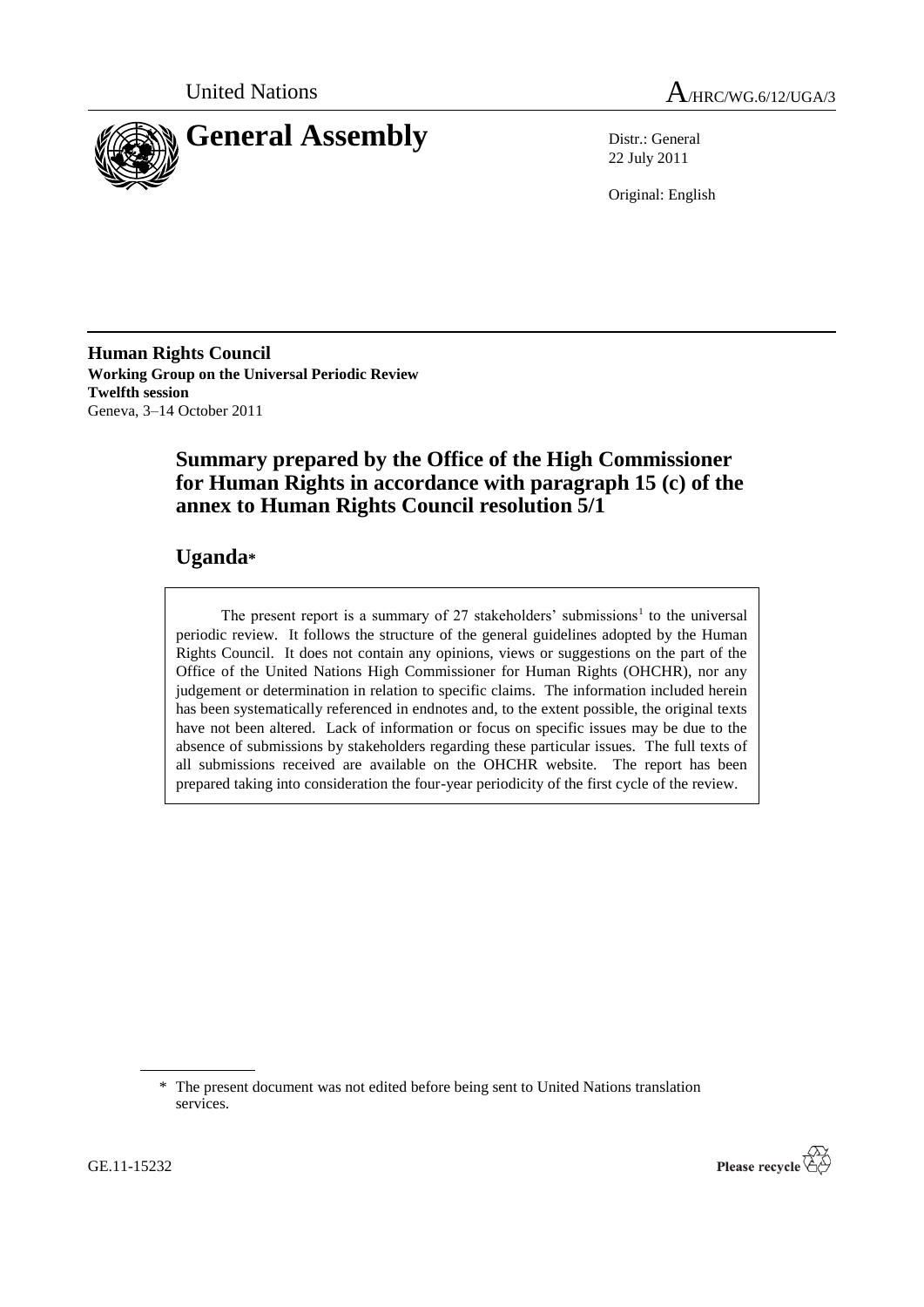# **I. Background and framework**

## **A. Scope of international obligations**

1. Joint Submission 3 (JS3) and Human Rights Watch (HRW) recommended that Uganda ratify the Second Optional Protocol to the International Covenant on Civil and Political Rights.<sup>2</sup>

2. Joint Submission 8 (JS8), Uganda Human Rights Commission (UHRC) and HRW recommended ratification of the Optional Protocol to the Convention against Torture.<sup>3</sup>

3. Joint Submission 6 (JS6) called for urgent ratification of the ILO Convention 169 Concerning Indigenous and Tribal Peoples in Independent Countries.<sup>4</sup> Similar recommendations were made by  $JSS$ , Joint Submission 9 (JS9), and International Human Rights Clinic (IHRC).<sup>7</sup>

## **B. Constitutional and legislative framework**

4. UHRC stated that there was no comprehensive and coordinated process and framework for domestication, implementation and fulfilment of international, regional and national human rights obligations and the timely implementation of the recommendations.<sup>8</sup>

5. ARTICLE 19 (Article 19) stated that freedom of expression was unjustly restricted by provisions in the Ugandan Penal Code and the Press and Journalist Act 1995.<sup>9</sup> Also, the Draft Public Order Management Bill 2009 posed a serious challenge to freedom of expression.<sup>10</sup> JS3 made similar observations.<sup>11</sup>

6. Article 19 observed that the freedom of press was infringed by the Suppression of Terrorism Act 2002, and the Regulation of Interception of Communications Act 2010 lacked adequate safeguards to ensure respect for human rights.<sup>12</sup> The Electronic Media Act 1996 provided the Broadcasting Council with excessively broad powers and disregarded due process.<sup>13</sup> JS4 stated that the Press and Journalists Amendment Bill 2010 sought to effect overzealous control on media outlets. $14$ 

7. Article 19 was concerned that the Access to Information Act 2005 has not been made operational<sup>15</sup> and recommended Uganda take immediate action to fully implement  $it.<sup>16</sup>$ 

8. Joint Submission 7 (JS7) stated that much remained to be done to implement gender equality in the legal framework.<sup>17</sup> It recommended the expeditious enactment of the Marriage and Divorce Bill, the Sexual Offences Bill and the HIV/AIDS Prevention and Control Bill.<sup>18</sup>

9. ICTJ stated that the Agreement on Accountability and Reconciliation (AAR) required Uganda to amend the Amnesty Act in order to bring it in conformity with the principles set out in the AAR.<sup>19</sup>

## **C. Institutional and human rights infrastructure**

10. UHRC stated that there was a need to strengthen the various human rights protection mechanisms including courts and civil society.<sup>20</sup>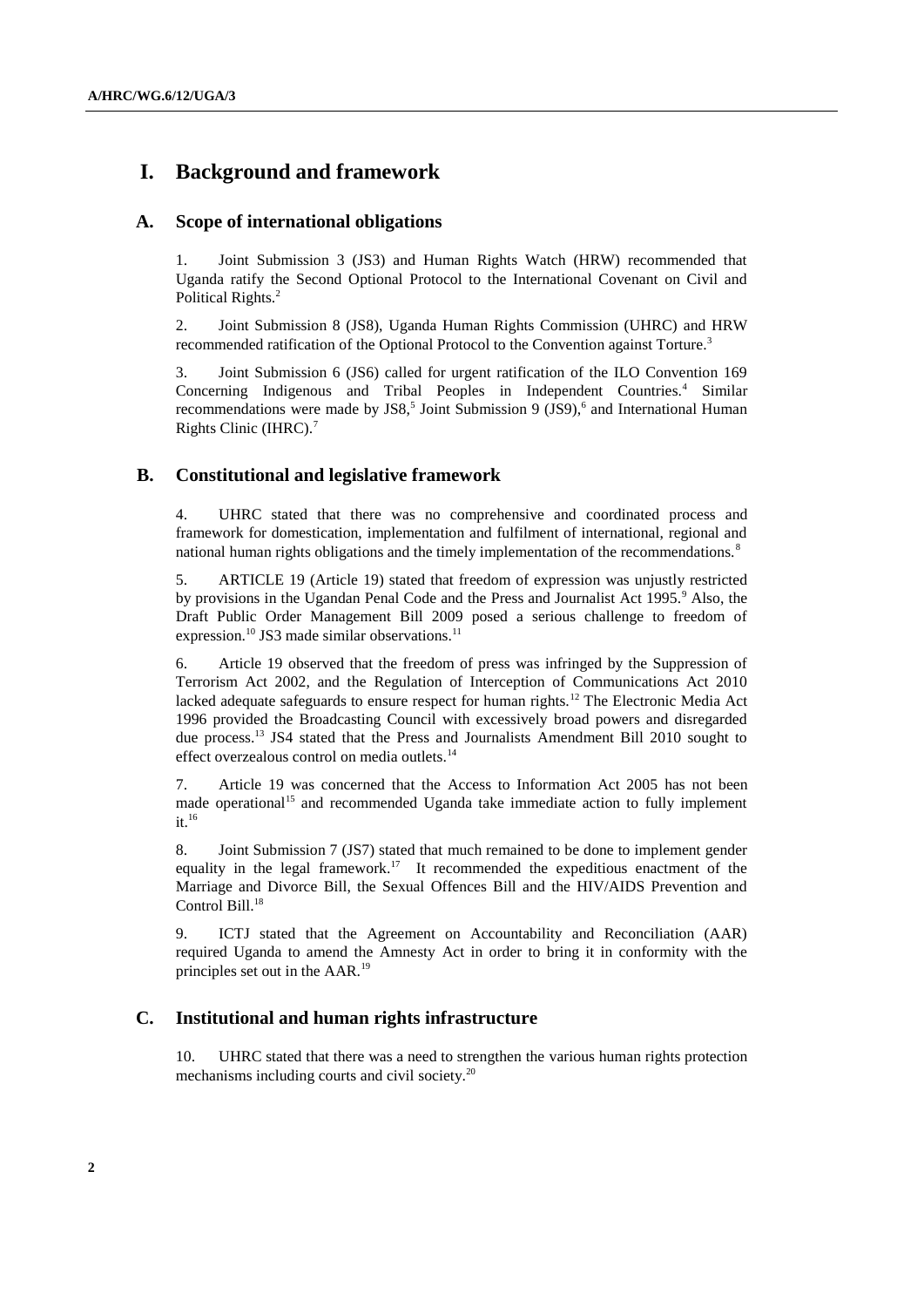## **D. Policy measures**

11. ICTJ stated that Uganda did not have a national policy on reparations. It noted that victims were increasingly demanding compensation for harm suffered, $^{21}$  and recommended the development of such a policy. $^{22}$ 

12. Institute for Human Rights and Business (IHRB) recommended the development of a national strategy on corporate social responsibility and a human rights policy framework which would clearly set out the expectations with regard to the implementation of the United Nations endorsed Protect, Respect and Remedy framework for Business and Human Rights.<sup>23</sup>

# **II. Promotion and protection of human rights on the ground**

## **A. Cooperation with human rights mechanisms**

### **1. Cooperation with treaty bodies**

13. JS8 stated that since the ratification of ICESCR on 21 January 1987, Uganda has not submitted a report to the Committee on Economic, Social and Social Rights.<sup>24</sup>

### **2. Cooperation with special procedures**

14. JS9 recommended that Uganda extend an open invitation to United Nations special procedures.<sup>25</sup>

## **B. Implementation of international human rights obligations**

#### **1. Equality and non-discrimination**

15. JS10 stated that women bore the burden of gender inequality in society in form of access to services and means to production and participation. Women were deprived of access to, ownership and use of land, and left without the means to create stable and sustainable livelihoods.<sup>26</sup>

16. Joint Submission 11 (JS11) stated that the discrimination of women on the basis of their HIV status would be exacerbated by the HIV and AIDS Prevention and Control Bill 2010 (HIV Bill). The HIV Bill criminalized HIV/AIDS transmission, provided for "(r)outine HIV testing" for victims of sexual offences, pregnant women, and partners of pregnant women without informed consent and subjected those "convicted of an offence involving prostitution" were "to HIV testing for purposes of criminal proceedings and investigations."<sup>27</sup>

17. JS11 stated that harmful traditional practices discriminated against women persist, and that polygamy was legal. $^{28}$ 

18. Joint Submission 5 (JS5) stated that persons with disabilities continued to be marginalized in mainstream development and that their rights to access equitable and quality education, health, public infrastructure, information and other community services were not adequately addressed.<sup>29</sup>

19. UCRNN stated that there was discrimination against some children, such as those with disabilities, those affected by or infected with HIV/AIDS, those from minority groups such as the Batwa, as well as Albino children.<sup>30</sup> It recommended that Uganda adopt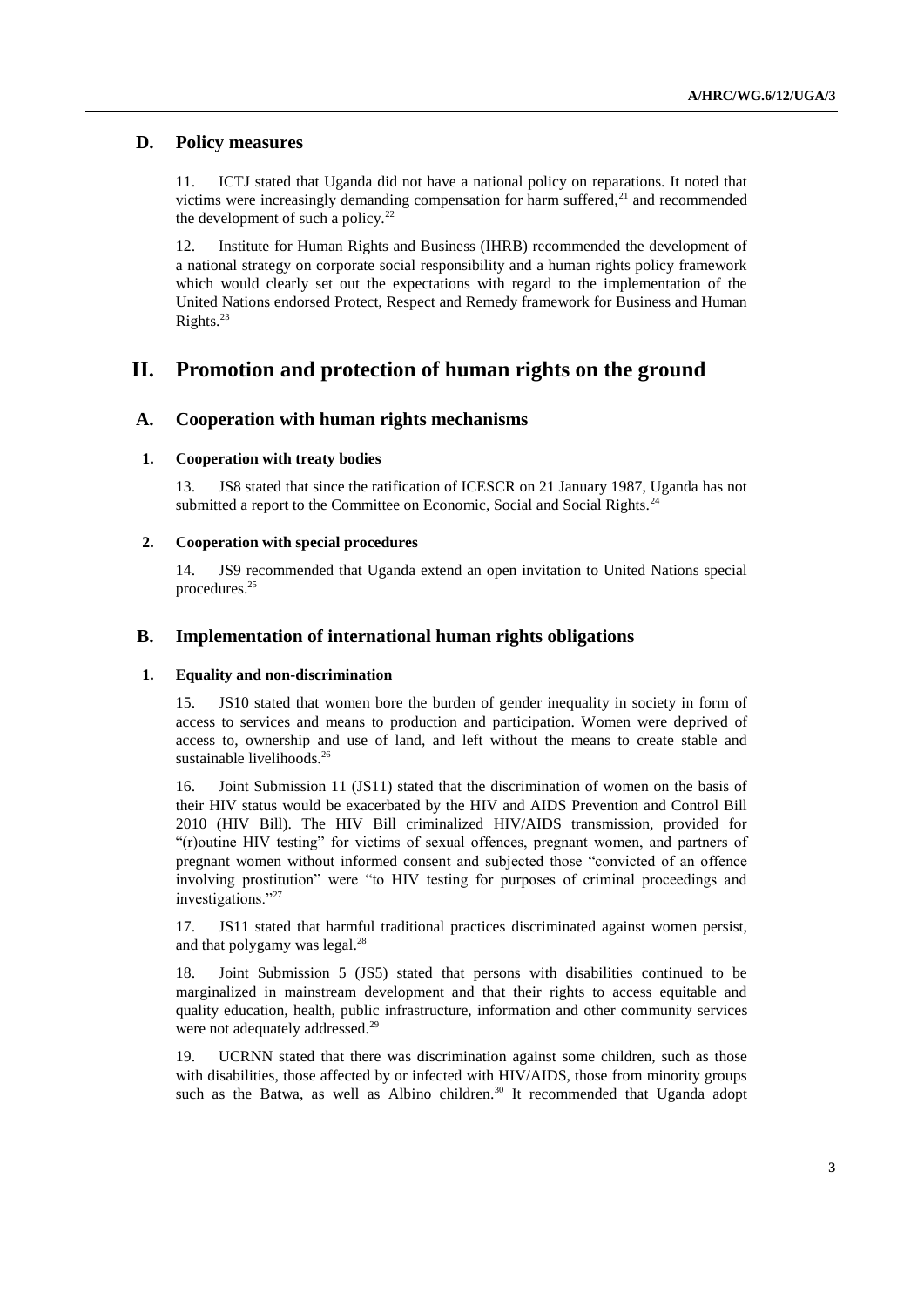measures to prevent and prohibit all forms of discrimination against all children; and institute special measures for children with Albinism.<sup>31</sup>

20. JS7 noted that, with the exception of the Constitution, the subordinate laws that regulate the distribution, management, and ownership of property during marriage, upon divorce, and death of a spouse were discriminatory to women. In cases where the relevant statutory laws were protective of women"s rights to property, their implementation was hindered by customary law practices, socialization, and the generally weak economic capacity of many women in the country.<sup>32</sup>

21. JS8 stated that the current legal framework reinforced the social stigma against lesbian, gay, bisexual and transgender individuals and exposed them to the risk of deprivation of liberty, life, right to privacy, physical integrity and health. $33$ 

### **2. Right to life, liberty and security of the person**

22. FI stated that although the Constitution recognized the right to life, the death penalty was allowed for a wide array of crimes.<sup>34</sup> FI and JS8 recommended the abolition of the death penalty.<sup>35</sup>

23. JS3 reported that the major violations of the right to life constituted extra-judicial killings by members of the security forces and killings of suspected criminals through 'mob-justice'.<sup>36</sup> There was resurgence in the incidents of mob killings because perpetrators of 'mob justice' were rarely identified and prosecuted.<sup>37</sup> JS3 further stated that there was excessive use of force by the security forces and its agents in situations of public order and that this demonstrated the lack of respect for the right to life.<sup>38</sup>

24. JS10 stated that the "security operatives"<sup>39</sup> created during the Lord Resistance Army (LRA) insurgency, have not been demobilized or absorbed into the security system. Many of these operatives continued to impersonate employees of high offices and arrested, tortured, and detained civilians.<sup>40</sup>

25. JS10 indicated that in Acholi sub-region, the police still regularly used torture as a method of interrogation, which was sanctioned by the senior command in the police force in the sub-region.<sup>41</sup> JS3 stated that torture by the security agencies continued unabated.<sup>42</sup> It recommended (a) the passing into law of the Prevention and Prohibition of Torture Bill  $2009;^{43}$  and (b) investigation of allegations of torture and inhumane treatment.<sup>44</sup> JS10 recommended the establishment of a fund to compensate victims of torture.<sup>45</sup>

26. Global Initiative to End All Corporal Punishment of Children (GIECPC) stated that corporal punishment was lawful in the home.<sup>46</sup> There was no explicit provision in the law prohibiting corporal punishment in schools;<sup>47</sup> and in alternative care settings.<sup>48</sup> UCRNN expressed concern that corporal punishment was rampant in schools and homes.<sup>49</sup>

27. JS7 stated that the protection of women and girls from discriminatory attitudes and practices such as female genital mutilation (FGM) and other forms of abuse, including rape, acts of betrothal and forced marriages was hampered by cultural and traditional practices.<sup>50</sup> JS11 stated that although FGM was banned, there was a lack of sensitization and awareness-raising to support the implementation of the ban in regions where girls were at the greatest risk of community coercion and pressure to undergo FGM.<sup>51</sup>

28. JS11 stated that gender-based violence, particularly sexual violence against women and girls, was serious and pervasive in Uganda.<sup>52</sup> HRW stated that there were inadequate legal and other measures in place to address this matter.<sup>53</sup> It recommended that Uganda prevent, investigate, and prosecute sexual and gender-based violence.<sup>54</sup>

29. Joint Submission 8 (JS8) stated that human rights defenders continued to be targeted for harassment, threats, unjustified criminal charges and violence.<sup>55</sup> CIVICUS stated that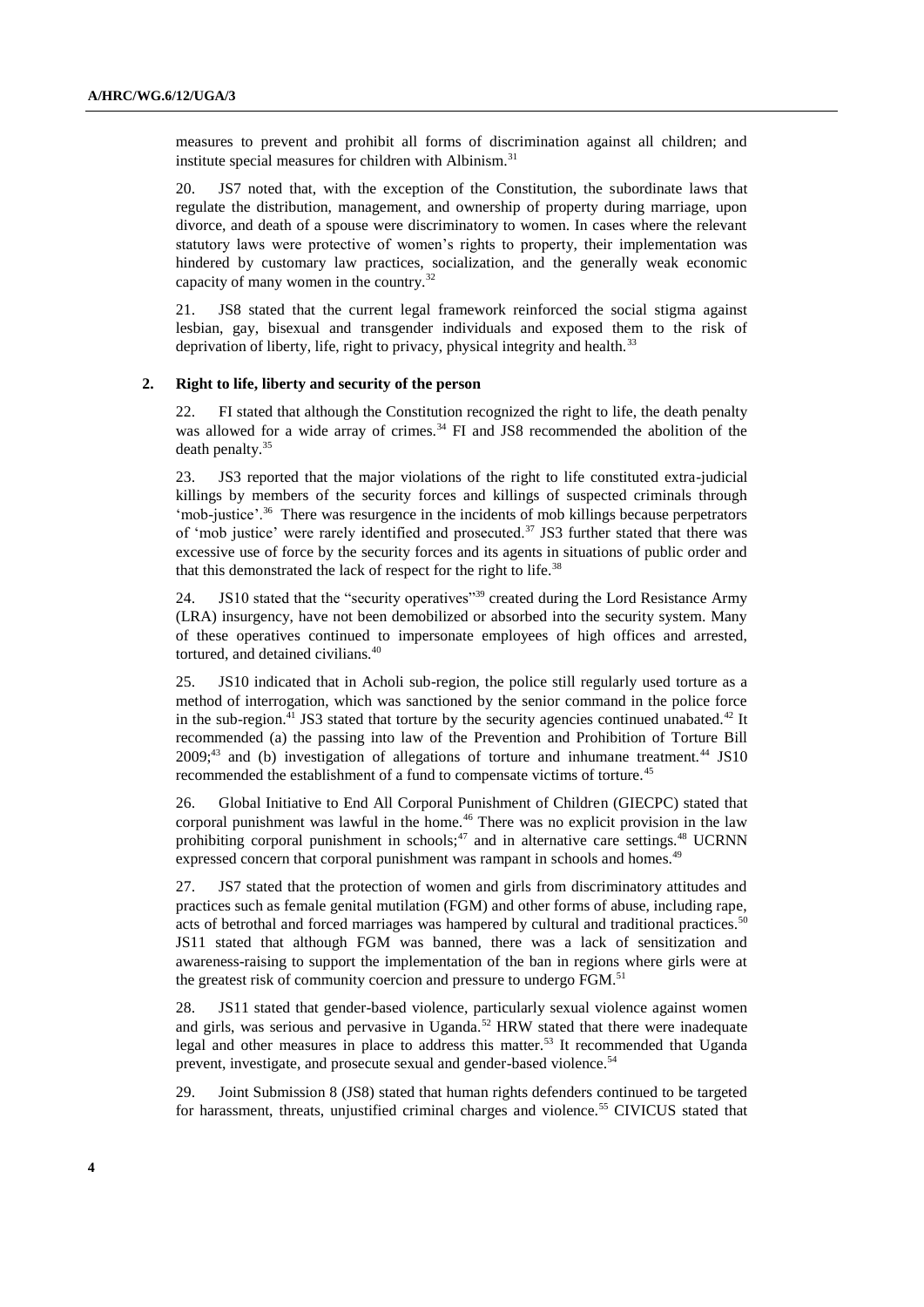members of the security forces were often complicit in the abuse and intimidation of human rights defenders working for the rights of LGBT individuals.<sup>56</sup> Article 19 expressed concern with regard to the violence against journalists, media workers and human rights defenders and the trend of impunity for the perpetrators.<sup>57</sup> Human Rights Network for Journalists-Uganda (HRNJ-Uganda) stated that many journalists were murdered, subjected to arbitrary arrests and torture, as well as intimidation and harassment by the authorities.<sup>58</sup>

30. JS8 stated that arbitrary arrests and unlawful detentions continued unabated. There were illegal detention centers such as "safe houses" and there were numerous paramilitary groups carrying out civilian policing.<sup>59</sup>

31. FI noted that the penitentiary system was plagued by the poor treatment of detainees, overcrowding, inadequate feeding, poor medical care and sanitary conditions, forced labour, and inadequate rehabilitation programmes.<sup>60</sup> FI stated that there were allegations of torture in rural prisons.<sup>61</sup> FI urged Uganda to (a) address the overcrowding in prisons; (b) ensure that prison budgets were adequate to improve supply of medical drugs, adequate feeding and clothing;<sup>62</sup> and (c) continue the campaign against torture and ill-treatment of prisoners.<sup>63</sup>

32. JS5 stated that the special nature and needs of the detained persons with disabilities must be recognised. These persons experience unequal access to prison facilities and, in some cases, discrimination.<sup>64</sup>

33. NCRNN indicated that cases of child abuse, commercial sexual exploitation and trafficking were still rampant. The police had limited capacity to conduct investigations and gather evidence in these cases.<sup>65</sup>

34. UCRNN expressed concern about the increased use of under-aged children in employment and the economic exploitation of children through street vending and begging.<sup>66</sup> FI urged the Government of Uganda to identify the current extent of child labour and its main causes and to implement a programme focused on prevention, as well as the rehabilitation of victims.<sup>67</sup>

### **3. Administration of justice, including impunity, and the rule of law**

35. JS3 stated that the independence of the judiciary was undermined by (a) the failure by the Government of Uganda to honour court decisions; (b) events such as those of "November 2005 and March 2007 when the High Court was besieged by the military and PRA suspects";<sup>68</sup> and (c) the introduction of the Public Order Management Bill 2009 which inter alia sought to reintroduce the provisions of the Police Act, Cap 303 which were nullified by the Constitutional Court. $6<sup>6</sup>$ 

36. JS3 indicated that the local council courts, which have been mandated to settle civil disputes, were often the only courts available to villagers. Decisions made by these courts were appealable to the magistrate"s court, but more often than not, there are no records of the proceedings, and also some parties were not aware of their right of appeal.<sup>70</sup>

37. JS10 stated that the legal regime provided for the dual operation of both the traditional and state systems in administration of justice with both systems.<sup>71</sup> The existence of parallel justice systems for land disputes has led to "forum shopping," where more powerful parties can employ the overlap between informal and formal systems to their own benefit, picking and choosing which system to use in order to obtain their desired outcome.<sup>72</sup>

38. HRW stated that the military court system, which routinely prosecuted civilians for gun crimes, failed to uphold international standards of fair trial and due process.<sup>73</sup> In relation to the civilian criminal justice system, HRW stated that there were a large number of suspects held in pre-trial detention, detainees waited for their trials for years, and lack of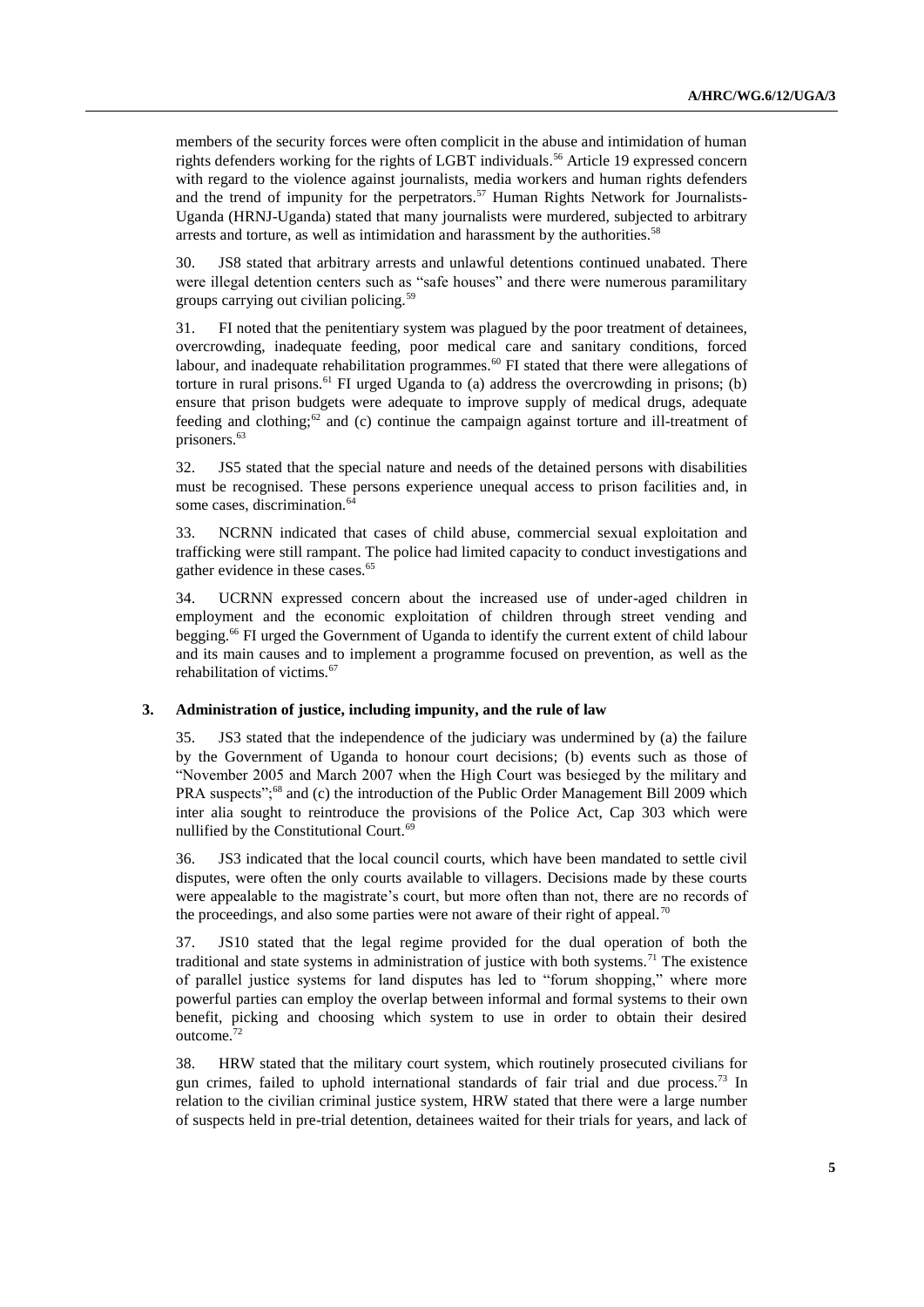legal representation.<sup>74</sup> JS3 and JS8 stated that an inadequate system of judicial administration and a lack of resources denied suspects a fair and speedy trial.<sup>75</sup>

39. UCRNN stated that there was slow progress in establishing a functioning system for protection of child victims of violence and abuse and juvenile justice.<sup>76</sup>

40. HRW stated the Rapid Response Unit detained people without charge and extracted confessions through by torture.<sup>77</sup>

41. RLP stated that Uganda's history was marred by violent conflicts.<sup>78</sup> A comprehensive transitional justice process was essential to address this legacy of violence and to pave the road towards national reconciliation and sustainable peace.<sup>79</sup>

42. ICTJ stated that under the AAR, Uganda agreed to promote reconciliation, truthtelling, and truth-seeking mechanisms, $80$  and in this regard recommended the establishment of a truth commission.<sup>81</sup>

43. International centre for Transitional Justice (ITCJ) observed that the creation of the War Crimes Division of the High Court of Uganda will raise a number of complex issues of substantive law and procedure in light of the prosecution of international crimes. $82$  ITCJ stated that victim participation was currently limited to court attendance and testimony. Further, Uganda did not have any witness protection legislation nor any procedures for witness protection.<sup>83</sup>

44. JS7 stated that the breakdown of justice in conflict affected areas, juvenile justice constraints and the slow pace of the justice systems in terms of investigation and court proceedings has promoted a culture of impunity for crimes committed against women. Also, personnel lacked the required skills, knowledge and competences to address the unique violations that women face.<sup>84</sup>

45. JS7 indicated that many women, unable to access the formal justice system, approach the informal system of clan leaders, religious leaders, or local council officials in the village to resolve their issues. However, these systems have entrenched gender discrimination, resulting in women facing further injustice.<sup>85</sup>

46. JS5 reported that, although the Evidence Act recognized the rights of persons with communication disabilities to be competent witnesses, sign language interpreters were not provided during court hearings and during interrogation by the police.<sup>86</sup>

## **4. Right to privacy**

47. Joint Submission 1 (JS1) stated that retention of laws and the proposed enactment of new laws that further criminalize sexual relationships between same-sex consenting adults have a devastating impact on them.<sup>87</sup>

48. Participatory Action for Rural Development Initiative (PARDI) stated that the "AntiHomosexuality Bill", if enacted, would broaden the criminalization of [homosexuality.](http://en.wikipedia.org/wiki/Homosexuality)<sup>88</sup> HRW stated homophobic rhetoric by officials of the Government of Uganda has increased since the Anti-Homosexuality Bill was introduced. HRW and JS8 recommended the rejection of this Bill.<sup>89</sup>

## **5. Freedom of expression, association and peaceful assembly and right to participate in public and political life**

49. Joint Submission 4 (JS4) stated that even though the Access to Information Act 2005 guaranteed the right to information held by state bodies, there was an inherent lack of commitment in ensuring this right.<sup>90</sup> Also, the categories of information to which an officer may not grant access were numerous and in many cases ambiguous.<sup>91</sup>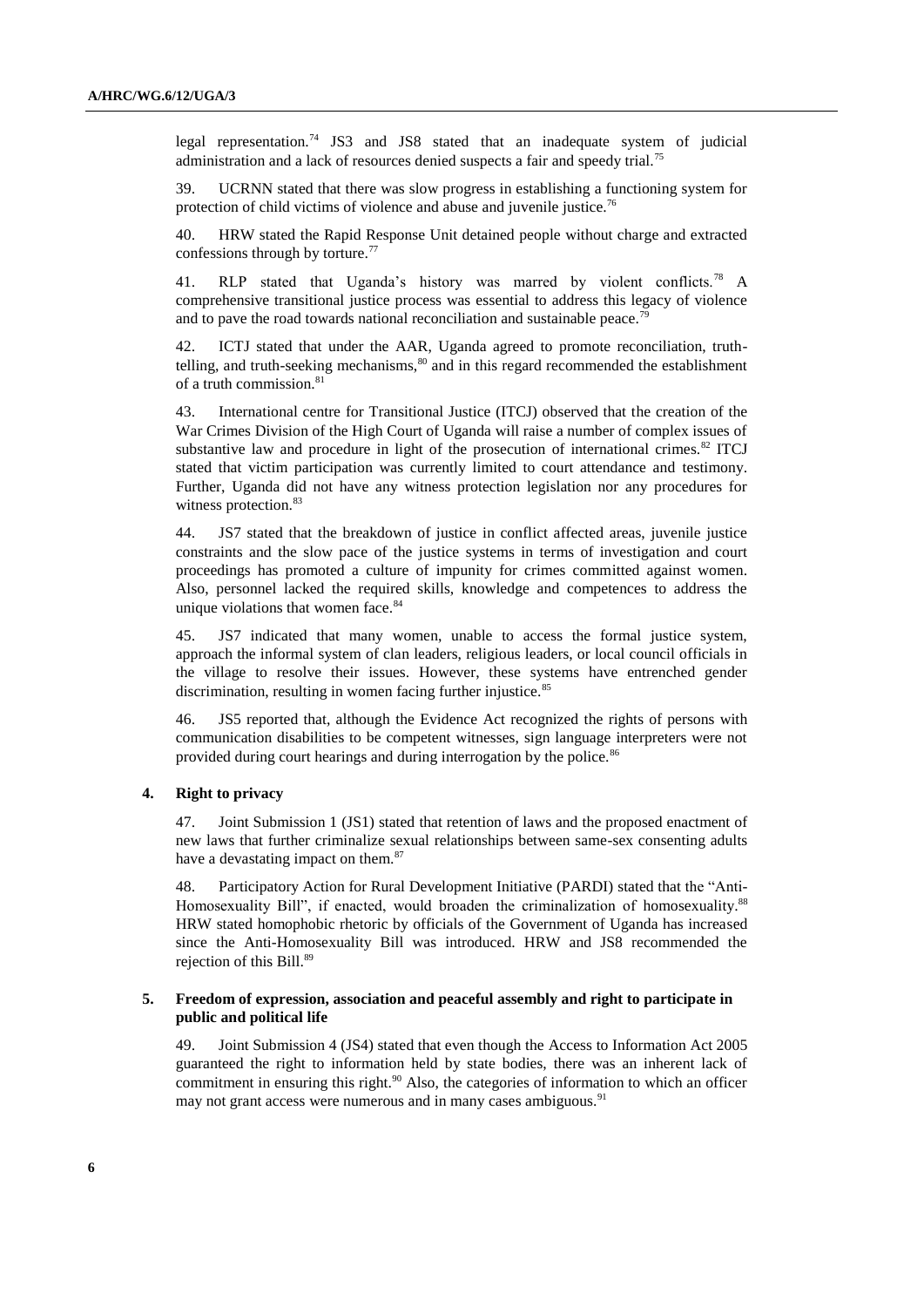50. JS3 stated that free access to information and the media was hindered by legislation, such as the Penal Code Act, which still criminalized materials alleged to be seditious, sectarian and defamatory, and the Anti-Terrorism Act 2002, which prohibits "promoting" terrorism but did not expressly define those acts which constituted the promotion of terrorism.<sup>92</sup>

51. JS4 stated that in 2008 the Media Offences Department within the police force was established to undertake daily monitoring of the media.<sup>93</sup> This has led to a significant increase in the number of journalists criminally charged.<sup>94</sup>

52. JS8 stated that in 2009, there was arbitrary closure of media houses considered to be anti-government and the Resident District Commissioners in many parts of the country forced media houses not to host opposition leaders.<sup>95</sup> HRW added that Uganda deployed a range of tactics to stifle critical reporting, from occasional physical violence to threats, intimidation, bureaucratic interference, and criminal charges.<sup>96</sup>

53. CIVICUS observed that the required registration process for NGOs reflected a deep distrust of the activities of NGOs, discounted their vital role in socio-political development,<sup>97</sup> and obstructed, rather than enabled the freedom of association.<sup>98</sup> It noted that the required seven days written notice to contact people in rural areas constituted excessive supervision of NGOs and impeded their day-to-day project work.<sup>99</sup> It also hindered their independence and autonomy.<sup>100</sup>

54. CIVICUS stated that the 13 member National NGO Board only envisages three members from the public, with the remaining members from the various government ministries and Security Organisations.<sup>101</sup> It stated that civil society must have adequate representation and voice on any regulatory body mandated to oversee its functioning.<sup>102</sup>

55. JS8 stated that Uganda has continually "blocked" political parties from assembling and demonstrating.<sup>103</sup> HRW stated that the freedom of assembly was threatened by the use of unnecessary lethal force by security forces.<sup>104</sup> It also stated that the Governmentproposed bill on Public Order Management could further imperil the right of freedom of assembly.<sup>105</sup>

56. UHRC stated that some people, such as prisoners, were still not able to vote. Also, in the recent elections there were incidences which included violence, and voter disenfranchisement.<sup>106</sup>

57. While persons with disabilities have a right to participate in civil and political life on an equal basis with any other person,<sup>107</sup> JS5 stated that the Electoral Commission did not have Braille ballot papers for the visually impaired,<sup>108</sup> and persons with mental and intellectual disabilities were not allowed to vote.<sup>109</sup>

58. JS7 stated that the constitutional presence of affirmative action in relation to women"s political participation and decision-making has not effectively transformed the political and public structures.<sup>110</sup> JS7 recommended (a) measures to ensure that the rights of women to participate in political and public life and sustained policies aimed at promoting their full and equal participation, and (b) expanded quotas and reservations for women in all institutions of decentralized governance and the establishment of an Equal Opportunities Commission.<sup>111</sup>

59. IHRC indicated that the indigenous peoples were politically powerless. None held elected seats in central government, thus removing them from the decision-making process.<sup>112</sup>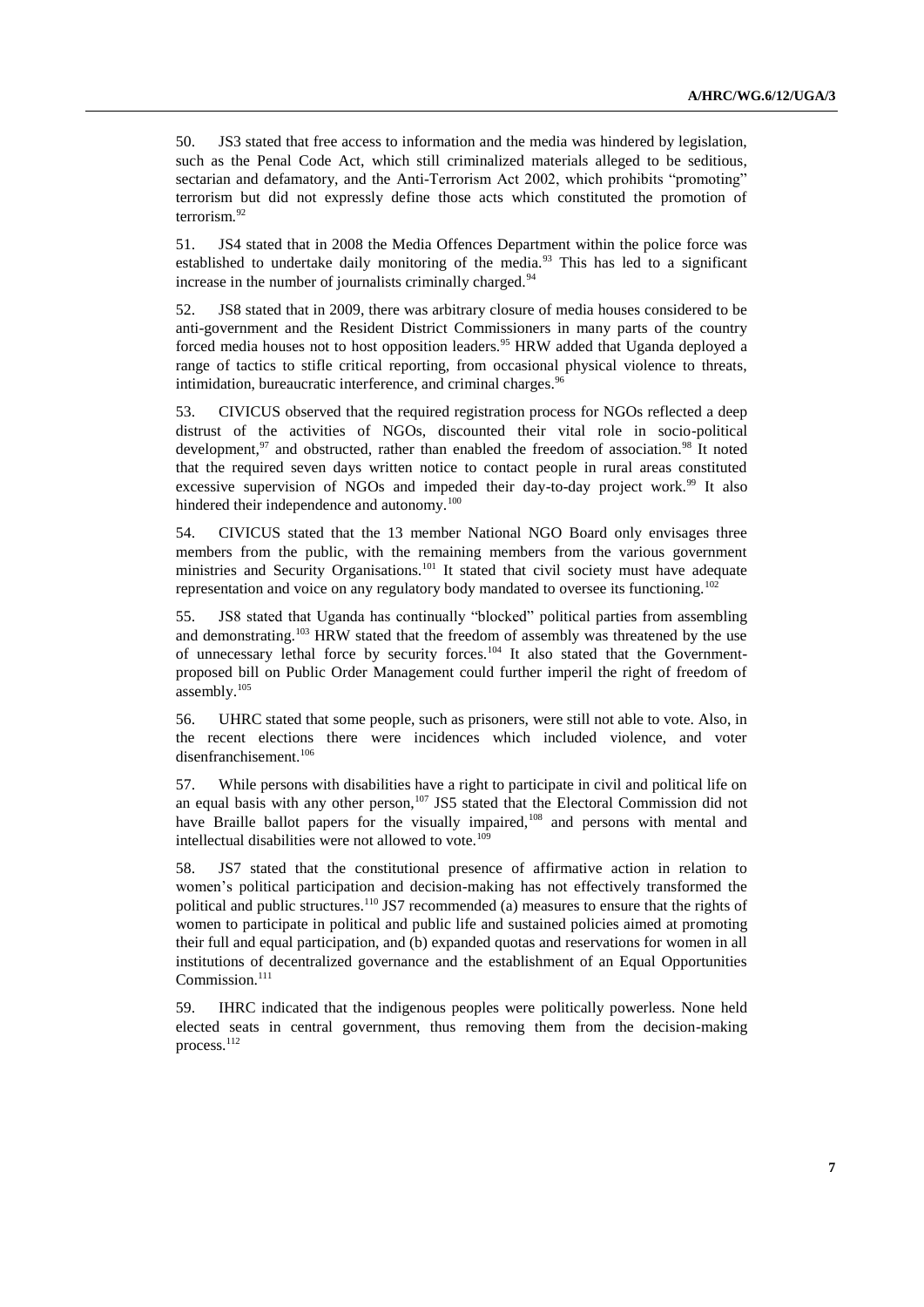#### **6. Right to work and to just and favourable conditions of work**

60. UHRC stated that enjoyment of just and favourable working conditions remained a challenge. Also, disparities existed in remuneration for equal work due to discrimination on the basis of sex and race.<sup>113</sup>

61. JS8 stated that the minimum wage, which was set in 1984 at approximately US \$ 3, has never been revised.<sup>114</sup> It recommended a review of the minimum wage policy to meet current economic needs.<sup>115</sup>

62. JS8 noted that the draft policy to address unemployment has not been passed, leaving Uganda without a comprehensive employment policy.<sup>116</sup>

63. IHRB stated that although the Constitution and the Trade Unions Act granted workers the right to form and join trade unions, this right was "not respected by employers in practice".<sup>117</sup>

#### **7. Right to social security and to an adequate standard of living**

64. JS10 stated that in northern Uganda inadequate housing, lack of accessible clean and safe drinking water, insufficient livelihood support and conflicts over resources especially land threatened the achievement of lasting peace.<sup>118</sup> It identified dispute over land as a major problem and stated that well-functioning dispute resolution mechanisms were absent, as both the local council courts and traditional systems did not always function effectively.<sup>119</sup>

65. Joint Submission 2 (JS2) stated that although Uganda recognised that the majority of older people were living in abject poverty and required pension or social assistance, there was no universal non-contributory pension.<sup>120</sup>

66. UHRC was concerned that there were still incidents of extreme hunger and food shortages in parts of Uganda.<sup>121</sup>

67. IHRC stated that access to safe water and sufficient food were urgent concerns affecting the health of all indigenous peoples.<sup>122</sup> It recommended prioritization of the provision of safe water for the indigenous communities, and an incorporation of their needs in water sector planning.<sup>123</sup>

68. JS9 stated that underdevelopment and hunger in Karamoja was perpetuated by the fact that it remained the poorest and most marginalized part of the country, caught up in the cycle of natural disasters, conflict and limited investment.<sup>124</sup> JS9 recommended prioritization of the food security programs and resources for Karamoja.<sup>125</sup>

69. UHRC was concerned that there was no adequate law on the right to health.<sup>126</sup> UCRNN noted the decrease in budget allocated for the health sector for the financial year 2010/2011.<sup>127</sup> JS8 and World Vision (WV) recommended an increase in the national budget allocation for the health sector to  $15$  percent.<sup>128</sup>

70. FI stated that Uganda was far from meeting the Millennium Development Goals with regard to maternal mortality.<sup>129</sup> JS7 stated that access to health services for women and expectant mothers was limited.<sup>130</sup> Joint Submission 12 (JS12) indicated maternal and child health services received the least funding within the health sector.<sup>131</sup>

71. UCRNN expressed concern at the high infant and under five mortality rates, high maternal mortality, low immunization uptake and rampant stunting and wasting due to malnutrition.<sup>132</sup> JS11 stated that sexual and reproductive health information and services for adolescents remain drastically inadequate in Uganda. This contributed to Uganda's pregnancy rate, which is amongst the highest in the world.<sup>133</sup> JS11 added that unsafe abortion was one of the most easily preventable causes of maternal death and disability.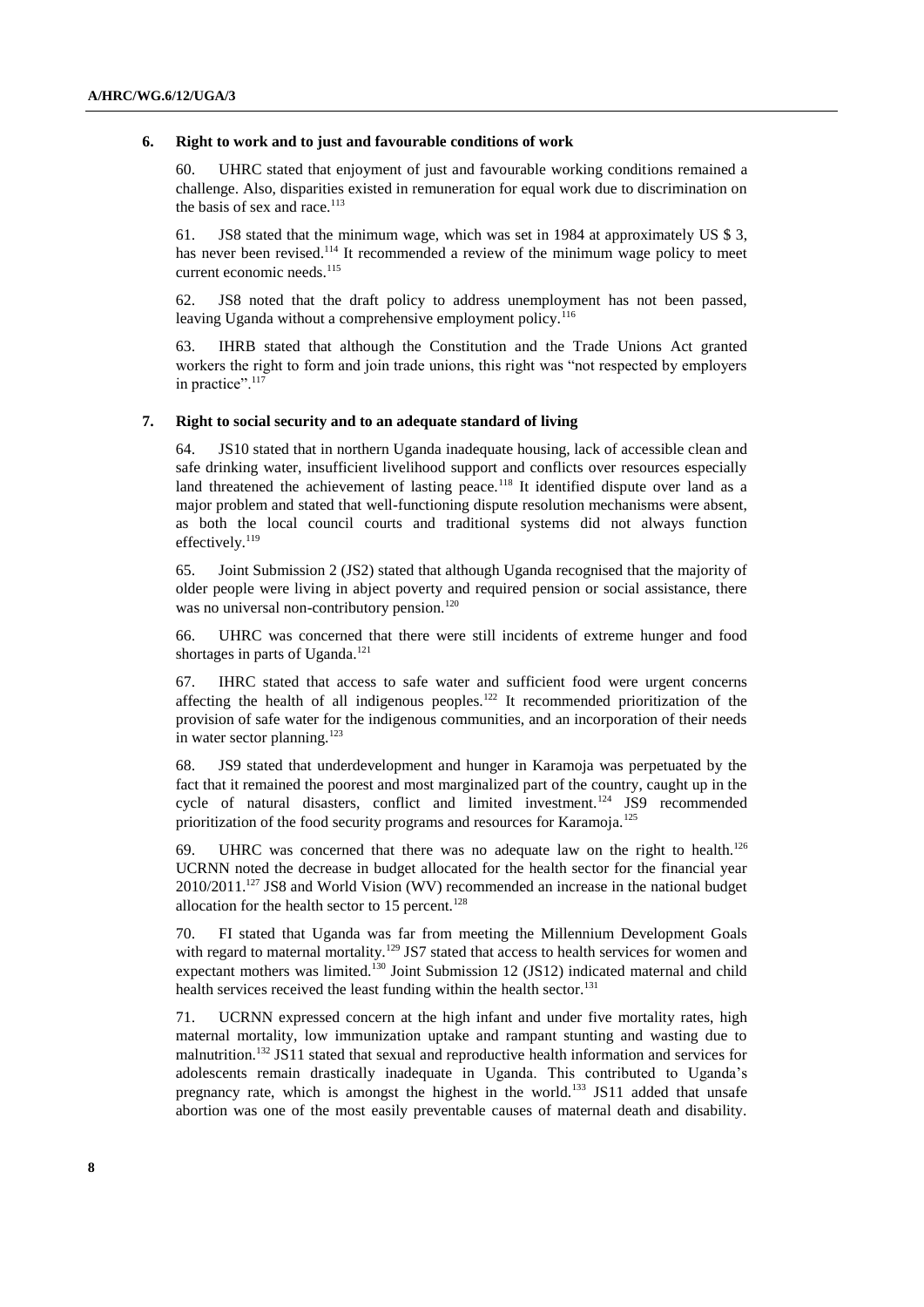Unsafe abortion also causes grave morbidities, and women may experience long-term harm such as uterine perforation, chronic pelvic pain, or infertility.<sup>134</sup>

72. FI indicated that universal access to reproductive health was also far from being realised in Uganda.<sup>135</sup> It urged Uganda to allocate adequate funding to different areas of health care and to provide health units, especially those in the remote areas with skilled and trained personnel, to adopt a National Safe Motherhood Plan to promote birth preparedness and to reduce maternal and child mortality, and to introduce sexual reproductive health education in schools.<sup>136</sup>

73. UCRNN recommended (a) an increase in the supply of drugs to all health centers and a review of the drug distribution and management system; (b) mandatory provision of neo natal and post natal services to all expectant mothers at all health facilities; (c) revisiting the current budget to ensure the allocation of adequate resources for the management of communicable diseases.<sup>137</sup>

74. JS5 stated that parents and guardians of children with disabilities had limited knowledge and skills in taking care of these children.<sup>138</sup> It recommended funding for homebased care to enable these parents and guardians to acquire the necessary skills.<sup>139</sup>

75. UCRNN stated that there was lack of equipment to test children below 18 months of age for HIV/AIDS, and also a lack of health personnel to handle psycho-social needs of children with  $HIV/ALDS$ <sup>140</sup> FI stated that despite government programmes on access to antiretroviral treatment for mother and child, 130,000 new infections occurred in the country in  $2010$ .<sup>141</sup>

76. IHRC stated that indigenous groups that held land under customary tenure did not have documentation in relation to ownership. Section 4(1) of the Land Act of 1998 established a mechanism to acquire a certificate of customary ownership but this provision has not been implemented. Also, it did not include groups that were already evicted. $142$ 

77. JS12 stated that Uganda"s failure to adequately compensate the 2,000 people evicted from their land which was then "leased […] to Kaweri Coffee Plantation Ltd", was in breach of Uganda"s obligations under the International Covenant on Economic, Social and Cultural Rights (ICESCR).<sup>143</sup> In 2002, legal proceedings were instituted and the case has since remained pending before the Nakawa High Court (Kampala).<sup>144</sup> JS12 stated that by depriving these people of their property, the Government of Uganda was also in violation of the Constitution.<sup>145</sup>

### **8. Right to education**

78. UHRC noted that the quality of primary and secondary education was inadequate. Also, the funding availed was insufficient to meet the material and professional conditions of staff and to provide for specialised trained staff to address the special needs of students.<sup>146</sup>

79. UCRNN expressed concern about (a) the high drop-out rates of pupils from schools, (b) the low transition rate of pupils from primary school to secondary school, (c) the insufficient number of trained teachers and, (d) the deteriorating quality of education. Also, challenges remained with the free education policy because of hidden costs, such as cost of uniforms and school meals.<sup>147</sup>

80. JS5 stated that there were persons with hearing impairment who lacked the knowledge of sign language but that there were no clear Government measures in place to address this issue.<sup>148</sup> In this regard, JS5 recommended a comprehensive sign-language training programme.<sup>149</sup>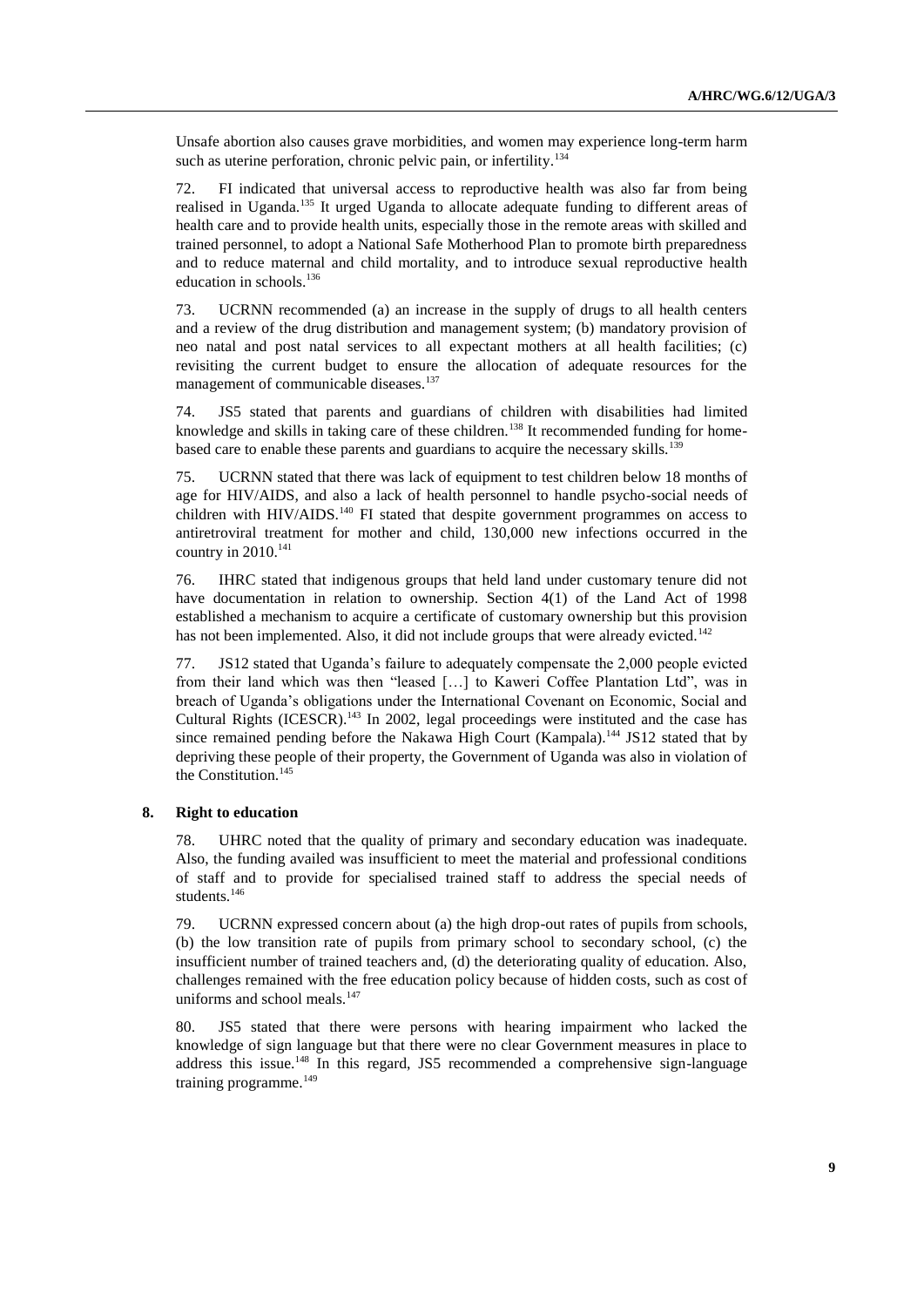81. JS5 stated that while Uganda promoted inclusive education, there were no special needs teachers and limited teaching aids which made it difficult for children with disabilities to get quality education.<sup>150</sup> Also, the curriculum did not take into account children with disabilities.<sup>151</sup>

82. JS7 stated that while the universal primary education has narrowed the gender enrollment gap, dropout rates for girls were significantly higher than those of boys.<sup>152</sup> Also, the proportion of girls in higher school grades remained low.<sup>153</sup>

83. IHRC stated that there was only one secondary school per sub-county in rural areas and that teachers and students walked great distances to reach school.<sup>154</sup>

84. IPAAC stated that access to education for the Karamajong people was extremely limited. Lack of education and illiteracy undermined the Karamojong"s ability to take control of their own development and future.<sup>155</sup> JS9 stated that the alternative education system for Karamoja, with an adapted curriculum to meet the specific needs of Karamojong, cannot cater for the mobility rate of the pastoralists in terms of time and distance. However, there was no attempt by the Government of Uganda to review the system to meet the contextual education needs of the pastoralists.<sup>156</sup>

#### **9. Minorities and indigenous peoples**

85. UHRC noted that the right to culture of minority groups was faced with threats of extinction of their language and dispossession of land and that they faced challenges of equal participation in decision making processes, access to education, health and water facilities.<sup>157</sup>

86. JS6 indicated that ethnic minorities experienced multiple forms of discrimination, as a result of (a) a lack of a legal framework to promote their rights; (b) a lack of political will; (c) a failure by Uganda to design empowerment programmes for ethnic minorities; and (d) a failure by Uganda to investigate and prosecute those who allegedly violated the rights of ethnic minorities.<sup>158</sup>

87. JS8 stated that the Benet, Batwa, Basongora, Bakonjo and Karimojong have been evicted from their traditional lands to give way to national parks and have been denied access to their ancestral and cultural sites situated in these parks.<sup>159</sup> International Human Rights Clinic (IHRC) observed that indigenous groups have been forcibly evicted from their traditional lands and deprived of their traditional means of subsistence without participation in the decision process, adequate compensation or resettlement assistance.<sup>160</sup>

88. IHRC stated that the Government of Uganda had not complied with the court order by the High Court in "*Uganda Land Alliance v. Uganda Wildlife Authority and the Attorney General"* which (a) recognized the right of a large Benet community to return to their traditional lands and remained there undisturbed, and (b) directed the Government of Uganda to return their lands and award compensation.<sup>161</sup>

89. JS9 stated that in Karamoja land belonging to pastoralists was being declared public land and that this affected the survival of the herds on which they depend. This was done with total disregard of the traditional rights of the pastoralists to ownership and use of natural resources.<sup>162</sup>

90. JS9 further noted that the pastoralists' cultural identity was deliberately being destroyed by the Government. Karamojong pastoralists wearing the traditional dress called "Suka" were arrested; and traditional institutions have been destroyed and there was no respect for the pastoralist traditional administrative structures.<sup>163</sup>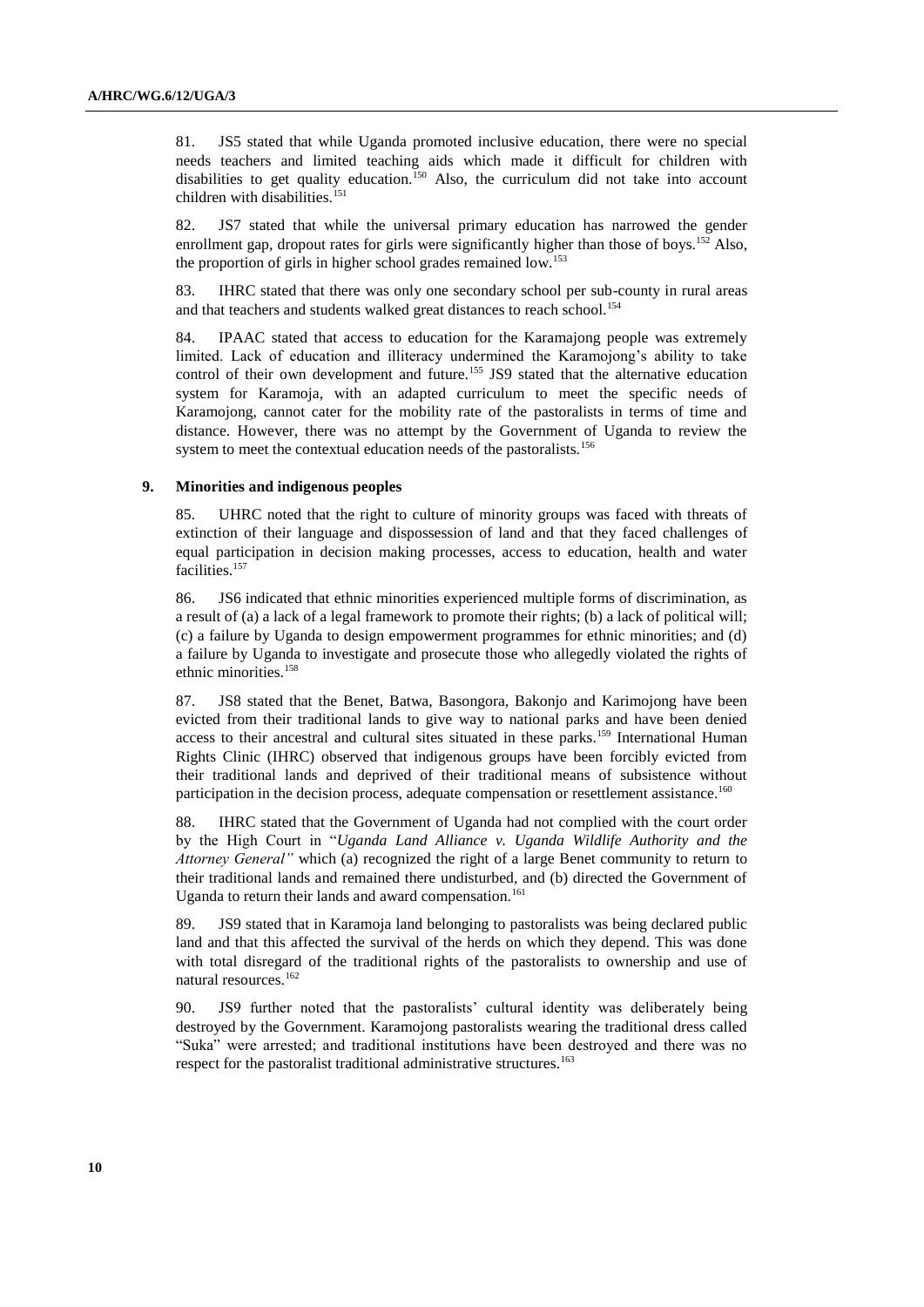#### **10. Migrants, refugees and asylum-seekers**

91. Refugee Law Project (RLP) stated that (a) the determination of refugee status was very slow;<sup>164</sup> (b) the full appeals process for rejected asylum seekers was not in place;<sup>165</sup> (c) while refugees who settle in rural areas receive government assistance, "urban self-settled refugees" receive no such assistance.<sup>166</sup>

92. RLP stated that the Refugee Act 2006 was yet to be fully operationalized. In 2010, the Regulations to the Act were adopted but were yet to be tested.<sup>167</sup>

93. HRW stated that following the announcement by the Government in May 2010 that it would invoke the 1951 Refugee Convention's "cessation clause" in relation to refugees from a neighbouring country, on 14 and 15 July 2010 the police rounded up more than 1,700 persons, including recognized refugees in the Nakivale and Kyaka refugee camps, and forcibly returned them at gunpoint to the said neighbouring country. It stated that as of 31 December 2010, about 15 000 refugees and asylum seekers were at risk of forced return to this neighbouring country.<sup>168</sup>

### **11. Internally displaced persons**

94. RLP stated that addressing the aftermath of the internal displacement caused by decades of war remained a significant challenge. The majority of rural internally displaced persons from Acholi, Lango and Teso sub-regions have returned to their places of origin. However, many returnees faced difficulties in accessing, owning and using land. Furthermore, displaced persons from places like Bududa that have been ravaged by landslides continued to be relocated to other parts of the country the like newly created Kiryandongo district.<sup>169</sup>

95. UCRNN stated that Uganda"s plans and programmes to mitigate the impact of the conflict and facilitate recovery and development were lacking in their focus on the waraffected children in the region. The return-home-campaign targeting all those living in IDP camps was also lacking in child-centred logistical and infrastructural facilitation for returning children.<sup>170</sup>

96. RLP stated that gaps exited in the Peace, Recovery and Development Plan especially with regard to livelihood, conflict-sensitivity, and gender-awareness, and certain vulnerable groups which included former child soldiers, former unaccompanied minors, child-headed families, single-mother headed families and unaccompanied elders who have no surviving relatives, have largely remained out of public conversations and considerations.<sup>171</sup> Also, urban internally displaced persons who sought refuge in urban areas such as the Kampala slums, continued to lack recognition by the Government of Uganda.<sup>172</sup>

97. JS2 stated that the situation of older displaced people, particularly women, in northern Uganda, has not been adequately addressed.<sup>173</sup> It stated that older people cited lack of shelter and concern over their physical capacity as the main reasons for not returning to their villages of origin. $174$ 

### **12. Human rights and counter-terrorism**

98. HRW stated that treason and terrorism suspects were subjected to serious human rights abuses by the Joint Anti-Terrorism Task Force.<sup>175</sup>

## **III. Achievements, best practices, challenges and constraints**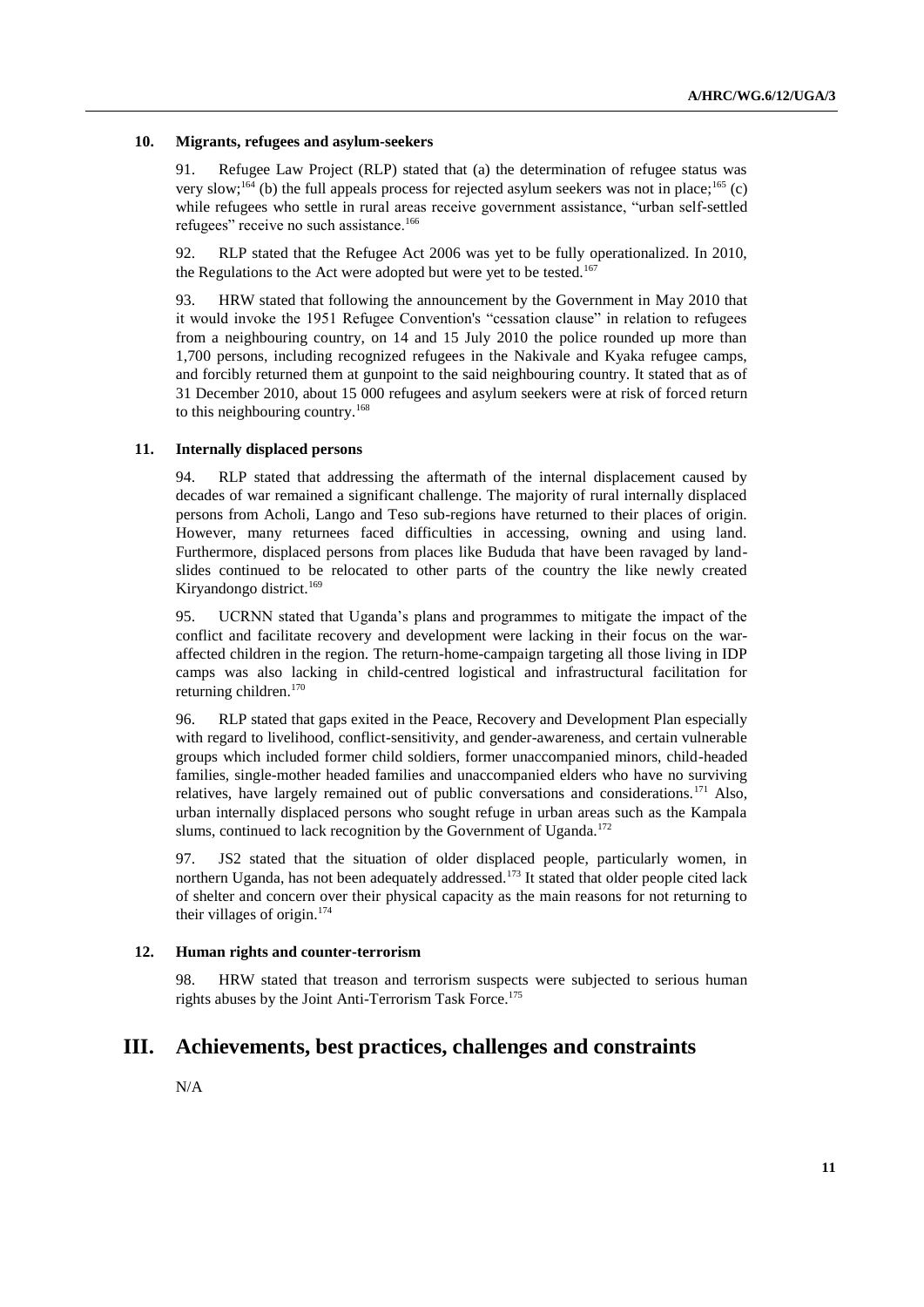# **IV. Key national priorities, initiatives and commitments**

## **Specific recommendations for follow-up**

99. UCRNN stated that the implementation of comments and observations made by the United Nations Committee on the Rights of the Child and the African Committee on the Rights of the Child by the Government of Uganda was "weak". It recommended the development of a deliberate strategy for dissemination of the concluding observations; the strengthening of inter-ministerial coordination; and ownership across all line ministries.<sup>176</sup>

100. JS6 called for necessary steps to be taken to implement the Concluding Observations of the African Commission on Human and Peoples' Rights on Uganda report.<sup>177</sup>

101. JS7 recommended that the Government of Uganda fully implement the Maputo Protocol on the Rights of Women in Africa and also implement all the recommendations made by the CEDAW in October 2010.<sup>178</sup>

## **V. Capacity-building and technical assistance**

N/A

*Notes*

 $1$  The stakeholders listed below have contributed information to this report; the full texts of all original submissions are available at: [www.ohchr.org.](http://www.ohchr.org/) (One asterisk denotes a non-governmental organization in consultative status with the Economic and Social Council. Two asterisks denote a national human rights institution with "A" status)

| Civil society |
|---------------|
|               |

| JS <sub>1</sub> | SIPD-UGANDA, Uganda; TITS-UGANDA, Uganda; KULHAS-                      |
|-----------------|------------------------------------------------------------------------|
|                 | UGANDA, Uganda; Frank and Candy, Uganda; Queer Youth Uganda,           |
|                 | Uganda; Icebreakers Uganda, Uganda; Sexual Minorities, Uganda;         |
|                 | Spectrum Uganda Mission, Uganda; Freedom and Roam Uganda, Uganda.      |
| JS2             | Uganda Reach the Aged Association, Uganda; HelpAge International,      |
|                 | London, UK*; and Reach One Touch One Ministries, Colorado Springs,     |
|                 | USA.                                                                   |
| <b>PARDI</b>    | Participatory Action for Rural Development, Kampala, Uganda.           |
| Article 19      | ARTICLE 19, London, UK*.                                               |
| <b>IHRB</b>     | Institute for Human Rights and Business, London, UK.                   |
| JS3             | African Centre for Treatment and Rehabilitation of Torture Victims,    |
|                 | Kampala, Uganda; Kumi Human Rights Initiative, Uganda; Human           |
|                 | Rights Centre Uganda, Uganda; Peace and Security Institute of Africa,  |
|                 | Kampala, Uganda; Foundations for Human Rights Initiative, Uganda;      |
|                 | Uganda Media Development Foundation, Uganda; Life Concern -            |
|                 | Zombo, Uganda.                                                         |
| JS4             | Article 19, London, UK*; Coalition for Freedom of Information, Uganda. |
| JS5             | National Union of Disabled Persons of Uganda, Kampala, Uganda; Action  |
|                 | on Disability and Development, Uganda; Blind but Able, Uganda;         |
|                 | Community-Based Rehabilitation Alliance, Uganda; Epilepsy Support      |
|                 | Association Uganda, Uganda; Iganga Development Women's                 |
|                 | Association, Uganda; Katelemwa Cheshire Home, Uganda; Katutandike      |
|                 | Uganda, Uganda; Mental Health Uganda, Uganda; National Association     |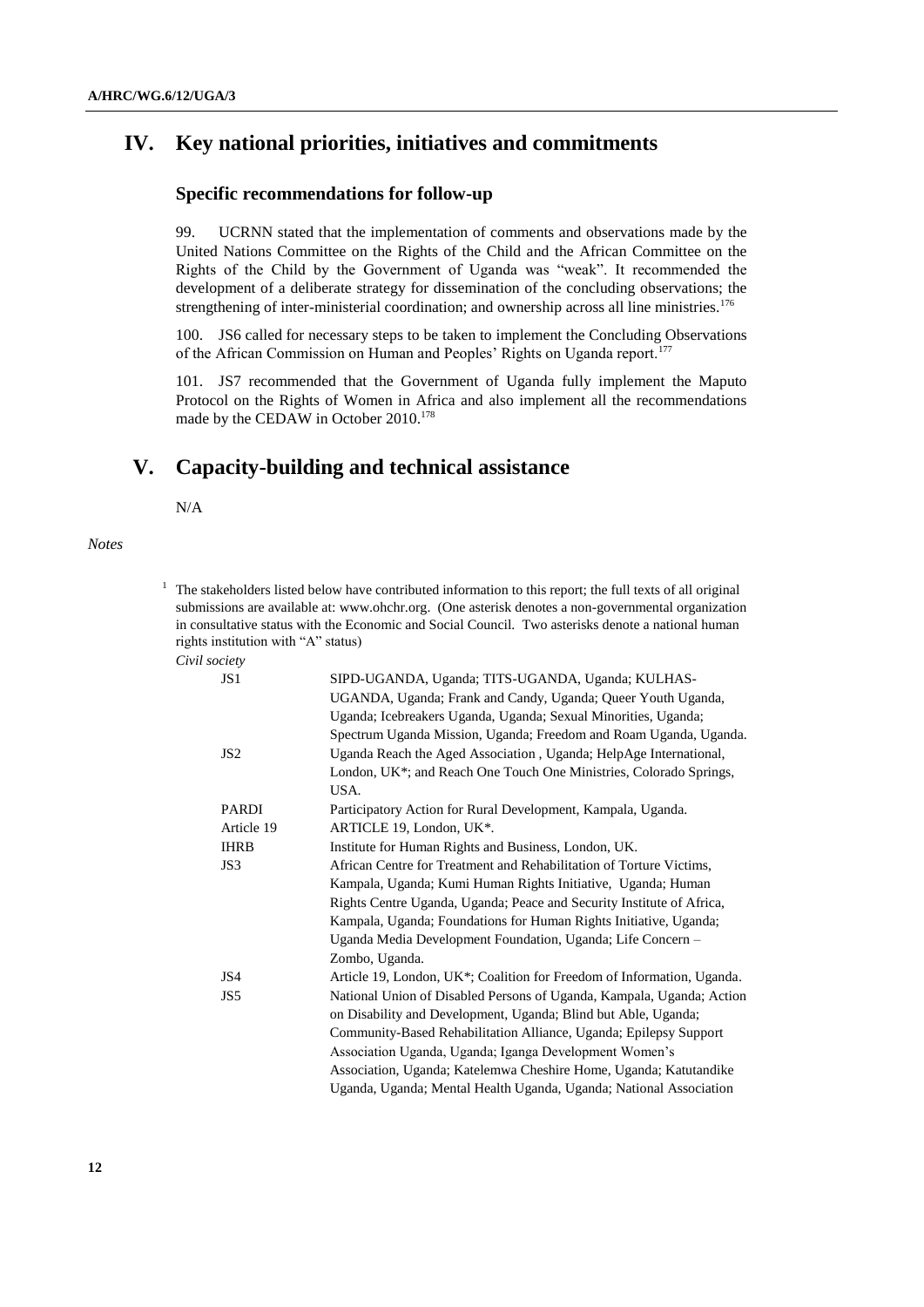|                 | of the Deaf Blind in Uganda, Uganda; National Union of Women with<br>Disabilities of Uganda, Uganda; Sense International, Uganda; Sign Health<br>Uganda, Uganda; Spinal Cord Injuries Association, Uganda; The Able<br>Disabled Association, Uganda; Uganda Albino Association, Uganda;<br>Uganda Federation for the Hard of Hearing, Uganda; Uganda Foundation<br>for the Blind, Uganda; Uganda National Action on Physical Disability,<br>Uganda; Uganda National Association of the Blind, Uganda; Uganda<br>National Association of the Deaf, Uganda; Uganda Parents Association of<br>Children with Learning Difficulties, Uganda; Uganda Society for Disabled<br>Children, Uganda; United Deaf Young Women's Group, Uganda; Wakiso<br>District Union of PWDs, Uganda; Youth with Disabilities Development<br>Forum, Uganda. |
|-----------------|-----------------------------------------------------------------------------------------------------------------------------------------------------------------------------------------------------------------------------------------------------------------------------------------------------------------------------------------------------------------------------------------------------------------------------------------------------------------------------------------------------------------------------------------------------------------------------------------------------------------------------------------------------------------------------------------------------------------------------------------------------------------------------------------------------------------------------------|
| <b>HRW</b>      | Human Rights Watch, New York, USA.                                                                                                                                                                                                                                                                                                                                                                                                                                                                                                                                                                                                                                                                                                                                                                                                |
| <b>IHRC</b>     | International Human Rights Clinic, College of Law, University of<br>Oklahoma, USA.                                                                                                                                                                                                                                                                                                                                                                                                                                                                                                                                                                                                                                                                                                                                                |
| <b>GIECPI</b>   | Global Initiative to End All Corporal Punishment of Children, London,<br>UK.                                                                                                                                                                                                                                                                                                                                                                                                                                                                                                                                                                                                                                                                                                                                                      |
| <b>UCRNN</b>    | Uganda Child Rights NGO Network, Uganda.                                                                                                                                                                                                                                                                                                                                                                                                                                                                                                                                                                                                                                                                                                                                                                                          |
| JS <sub>6</sub> | Minority Rights Group International, Kampala, Uganda; Jamiya Ya<br>Kupatanisha, Uganda; Center for Conflict Resolution, Uganda; African<br>International Christian Ministry, Uganda; Kasese District Development<br>Network, Uganda; National Foundation for Democracy in Uganda,<br>Uganda; Mbarara Development Agency, Uganda; Iteso Cultural Union,<br>Karamoja Agro-Pastoralist Development Programme, Uganda; Masindi<br>Pastoralist Group, Uganda; Katakwi Urafiki Foundation, Uganda.                                                                                                                                                                                                                                                                                                                                      |
| JS7             | Women's Rights Cluster in Uganda comprising of: Bahai Faith, Hope<br>after Rape, Uganda Women's Network, Action for Development, Uganda<br>Association of Women Lawyers, Uganda Media Women's Association,<br>and the Centre for Domestic Violence Prevention, Isis Women's<br>International Cross Cultural Exchange, National Association of Women's<br>Organizations in Uganda, Disabled Women's Network and Resources<br>Organization in Uganda, East African Sub-regional Support Initiative for<br>Advancement of Women.                                                                                                                                                                                                                                                                                                     |
| <b>ICTJ</b>     | International Centre for Transitional Justice, New York, USA.                                                                                                                                                                                                                                                                                                                                                                                                                                                                                                                                                                                                                                                                                                                                                                     |
| JS8             | Human Rights Network-Uganda, Uganda; Development Foundation for<br>Rural Areas, Uganda; Education Access Africa, Uganda; Gideon<br>Foundation against Child Sacrifice, Uganda; Good Hope Foundation for<br>Rural Development, Uganda; Human Rights and Development Concern,<br>Uganda; Human Rights Awareness and Promotion Forum, Uganda;<br>Human Rights Concern, Uganda; Rule of Law Association, Uganda;<br>Uganda Coalition on the International Criminal Court, Uganda.                                                                                                                                                                                                                                                                                                                                                     |
| JS9             | Caritas Moroto, Uganda; Matheniko Development Organization Uganda;<br>Caritas Kotido, Uganda; Karamoja Agro-Pastoral Development<br>Programme Uganda; VSF Belgium, Uganda; Arid Lands, Uganda; Teso<br>Diocesan Development Organization Uganda; Kotido Traders<br>Association, Uganda.                                                                                                                                                                                                                                                                                                                                                                                                                                                                                                                                           |
| JS10            | Human Rights Focus, Uganda; African Centre for Treatment of Torture<br>Victims, Uganda; Norwegian Refugee Council-Information Counselling<br>and Legal Assistance Program, Uganda; Acholi Religious Leaders Peace<br>Initiative, Uganda; Danish Refugee Council, Uganda; Gulu Disabled                                                                                                                                                                                                                                                                                                                                                                                                                                                                                                                                            |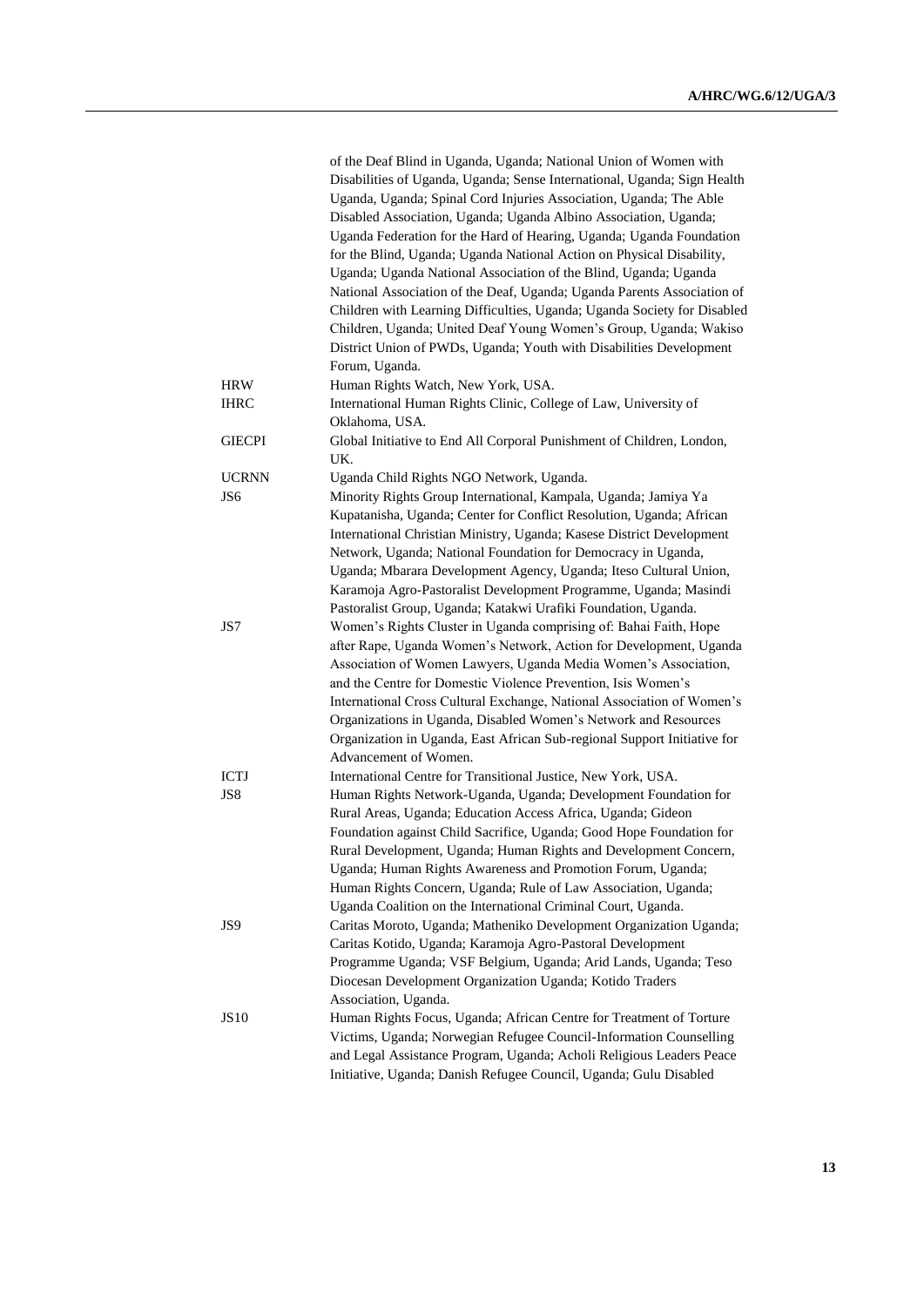|                |                                                                                                                           |                                   | Persons Union, Uganda; Gulu Deaf Association, Uganda: Refugee Law                                   |  |
|----------------|---------------------------------------------------------------------------------------------------------------------------|-----------------------------------|-----------------------------------------------------------------------------------------------------|--|
|                |                                                                                                                           |                                   | Project, Uganda; Human Rights Focus, Uganda.                                                        |  |
|                |                                                                                                                           | JS11                              | Centre for Reproductive Rights, Uganda; The Uganda Association of                                   |  |
|                |                                                                                                                           |                                   | Women Lawyers, Uganda.                                                                              |  |
|                |                                                                                                                           | JS12                              | Food First Information & Action Network (FIAN) International,                                       |  |
|                |                                                                                                                           |                                   | Heidelberg, Germany; FIAN Germany, Koin, Germany; Wake Up and                                       |  |
|                |                                                                                                                           |                                   |                                                                                                     |  |
|                |                                                                                                                           |                                   | Fight for your Rights Madudu Group, Uganda.                                                         |  |
|                |                                                                                                                           | FI                                | Franciscan International, Geneva, Switzerland*.                                                     |  |
|                |                                                                                                                           | <b>CIVICUS</b>                    | CIVICUS World Alliance for Citizen Participation, Johannesburg, South<br>Africa*.                   |  |
|                |                                                                                                                           | <b>IPAAC</b>                      | Indigenous Peoples of Africa Co-ordinating Committee, Uganda.                                       |  |
|                |                                                                                                                           | HRNJ-Uganda                       | Human Rights Network for Journalists-Uganda, Uganda.                                                |  |
|                |                                                                                                                           | <b>RLP</b>                        | Refugee Law Project, Uganda.                                                                        |  |
|                |                                                                                                                           | WV                                | World Vision, Uganda.                                                                               |  |
|                |                                                                                                                           | National human rights institution |                                                                                                     |  |
|                |                                                                                                                           | <b>UHRC</b>                       | Uganda Human Rights Commission, Kampala, Uganda**.                                                  |  |
| $\overline{c}$ |                                                                                                                           | JS3, para. 7; HRW, p. 5.          |                                                                                                     |  |
| 3              |                                                                                                                           |                                   |                                                                                                     |  |
| 4              |                                                                                                                           | JS6, p. 2, para. 9.               | JS8, p. 5, para. 13; HRW, p. 5; UHRC, para. 3.9.                                                    |  |
| 5              |                                                                                                                           | See JS8, para. 32.                |                                                                                                     |  |
| 6              |                                                                                                                           |                                   |                                                                                                     |  |
| 7              | See JS9, para. 6.                                                                                                         |                                   |                                                                                                     |  |
|                | See IHRC, p. 5.                                                                                                           |                                   |                                                                                                     |  |
| 9              | <sup>8</sup> UHRC, para. 3.1; UHRC made a recommendation (para. 3.1).                                                     |                                   |                                                                                                     |  |
| 10             | Article 19, para. 3; Article 19 made a recommendation (para. 12).<br>Ibid; See also JS4, para. 17, HRNJ-Uganda, para. 12. |                                   |                                                                                                     |  |
| 11             |                                                                                                                           |                                   | JS3, para. 19; JS3 made a recommendation (para.25).                                                 |  |
| 12             |                                                                                                                           | Article 19, para. 3.              |                                                                                                     |  |
| 13             |                                                                                                                           |                                   | Ibid; Article 19 made a recommendation (para. 12); See also JS4, p. 5, para. 14, HRNJ-Uganda, p. 3, |  |
|                | para. 10.                                                                                                                 |                                   |                                                                                                     |  |
| 14             |                                                                                                                           |                                   |                                                                                                     |  |
| 15             | JS4, p. 5, para. 16.                                                                                                      |                                   |                                                                                                     |  |
| 16             | Article 19, paras. 2 and 11.<br>Article 19, para. 12.                                                                     |                                   |                                                                                                     |  |
| 17             | JS7, para. 7.                                                                                                             |                                   |                                                                                                     |  |
| 18             | Ibid.                                                                                                                     |                                   |                                                                                                     |  |
| 19             | ICTJ, para. 14.                                                                                                           |                                   |                                                                                                     |  |
| 20             |                                                                                                                           | UHRC, para. 3.1.                  |                                                                                                     |  |
| 21             |                                                                                                                           | ICTJ, para. 16.                   |                                                                                                     |  |
| 22             | ICTJ, para. 19.                                                                                                           |                                   |                                                                                                     |  |
| 23             | IHRB, p. 5.                                                                                                               |                                   |                                                                                                     |  |
| 24             | JS8, para. 5.                                                                                                             |                                   |                                                                                                     |  |
| 25             |                                                                                                                           |                                   |                                                                                                     |  |
| 26             | JS9, p. 3, para. 6.<br>JS10, para. 32; JS10 made recommendations (para. 32).                                              |                                   |                                                                                                     |  |
| 27             | JS11, p. 3.                                                                                                               |                                   |                                                                                                     |  |
| 28             | JS11, p. 5.                                                                                                               |                                   |                                                                                                     |  |
| 29             | JS5, paras. 7 and 15.                                                                                                     |                                   |                                                                                                     |  |
| 30             | UCRNN, p. 2, para. 3.1.                                                                                                   |                                   |                                                                                                     |  |
| 31             | Ibid.                                                                                                                     |                                   |                                                                                                     |  |
| 32             |                                                                                                                           |                                   | JS7, para. 15; JS7 made a recommendation (para. 19).                                                |  |
| 33             |                                                                                                                           |                                   | JS8, paras. 27-30; JS8 made recommendations (para. 30).                                             |  |
| 34             | FI, p. 2, para. 3; See also JS 8, para. 11.                                                                               |                                   |                                                                                                     |  |
| 35             | FI, p. 3, para. 7; See also JS8, para. 11.                                                                                |                                   |                                                                                                     |  |
| 36             | JS3, para. 3.                                                                                                             |                                   |                                                                                                     |  |
| 37             | JS3, para. 4.                                                                                                             |                                   |                                                                                                     |  |
| 38             | JS3, para. 5; JS3 made recommendations (para. 7). See also JS8, para. 11.                                                 |                                   |                                                                                                     |  |
| 39             |                                                                                                                           |                                   | Operatives used by the police and the army in Northern Uganda: Private individuals some armed with  |  |
|                |                                                                                                                           |                                   |                                                                                                     |  |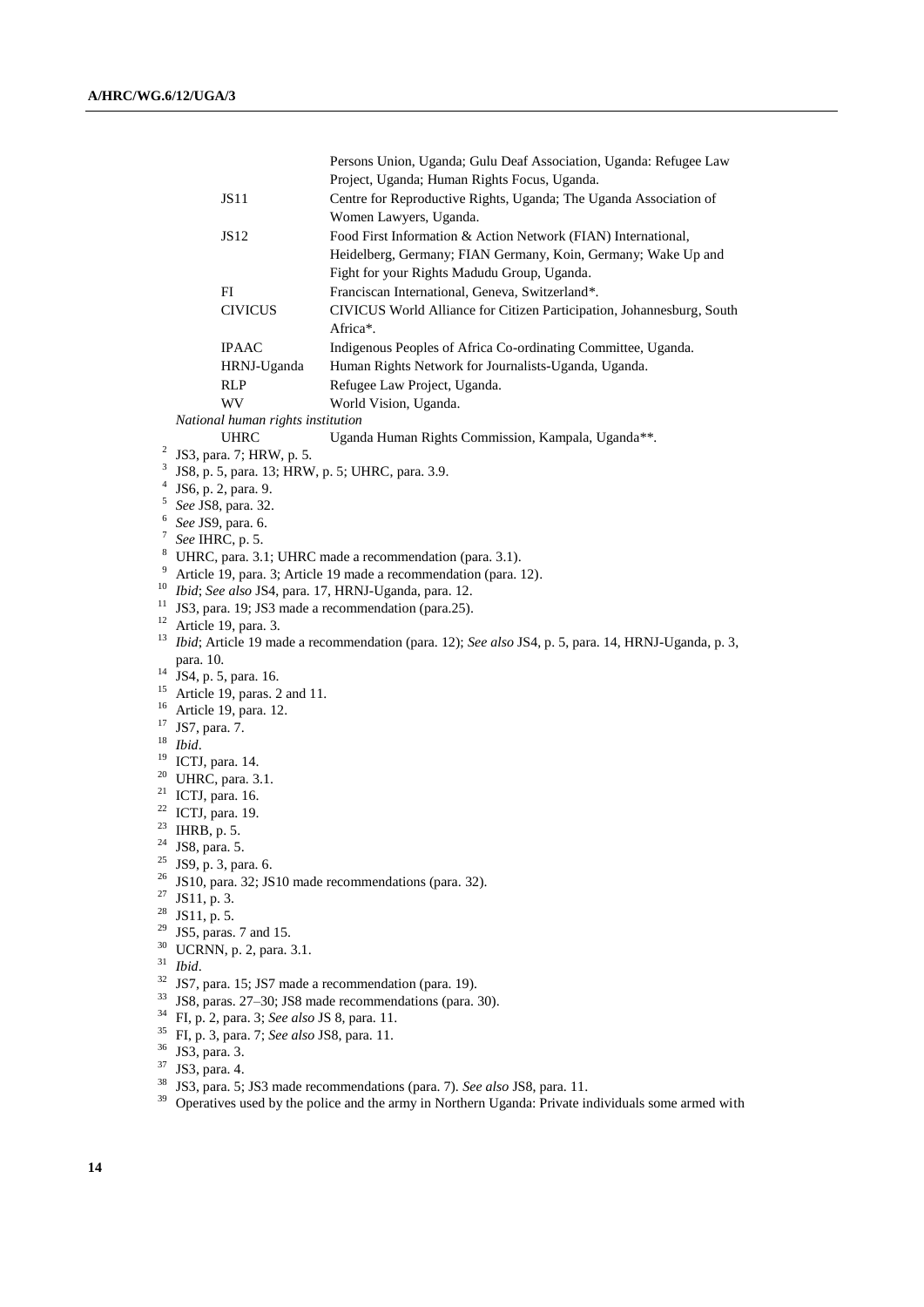guns, clubs and authorized to operate in the capacity of the Uganda Police Force and the Joint Command Centre of the UPDF respectively (*See* JS10, fn. 1).

- JS10, para. 2; JS10 made recommendations (para. 2).
- JS10, para. 3.
- $42 \text{ JS3, para. } 11.$
- HRW, JS8 and JS10 made a similar recommendation (*See* HRW, p. 5; JS8, para. 13; and JS10, para. 3).
- JS3, paras. 11 and 13.
- JS10, para. 3.
- GIECPC, para. 1.1.
- GEICPC, para. 1.2.
- GIECPC, para. 1.5.
- UCRNN, para. 3.2.5.
- JS7, para. 23; *See also* JS8, paras. 25–26.
- JS11, p. 5.
- JS11, p. 4.
- HRW, p. 5.
- *Ibid*.
- JS8, paras. 2 and 20.
- CIVICUS, para. 3. 2. 2.
- Article 19, para. 6; Article 19 and JS8 made recommendations (*See* Article 19, para. 12; and JS8, para. 20).
- HRNJ-Uganda, p. 1.
- JS8, p. 4, para. 12; JS8 made a recommendation (para. 12).
- FI, p. 2, para. 4.
- FI, para. 5.
- FI, para. 10.
- FI, para. 8; HRW made a recommendation (p. 5).
- <sup>64</sup> JS5, para. 19; JS5 made recommendations (para. 20).<br><sup>65</sup> NCRNN para. 3.2.1
- NCRNN, para. 3.2.1.
- UCRNN, para. 3.4.
- FI, paras. 12–13.
- JS3, para. 14, fn. 20.
- JS3, para. 15. JS3 referred to the case of *Muwanga Kivumbi v. The Attorney General of Uganda*; *See also* HRNJ-Uganda, para. 12.
- JS3, para. 17.
- JS10, para. 10.
- JS10, para. 16.
- HRW, p. 3; HRW made a recommendation (p.5); *See also* JS10, para. 6.
- *Ibid*. HRW made a recommendation (p. 5).
- JS3, para. 14; JS8, para. 14; *See also* JS10, para. 82.
- UCRNN, para. 3.2.7; *See also* JS10, para. 33.
- <sup>77</sup> HRW, p. 2; HRW made a recommendation (p. 5).
- RLP, para. 5.1.
- RLP, para. 5.4.
- ICTJ, para. 8.
- ICTJ, para. 19.
- ITCJ, para. 9.
- ITCJ, para. 12; *See also* JS10, para. 31.
- JS7, para. 26.
- JS7, para. 27.
- JS5, para. 17.
- JS1, para. 2.7.
- PARDI, p. 2; *See also* CIVICUS, paras. 3.1.1, 3.1.2 and JS1, para. 3.5.
- HRW, p. 5; JS8, para. 30.
- JS4, para. 3.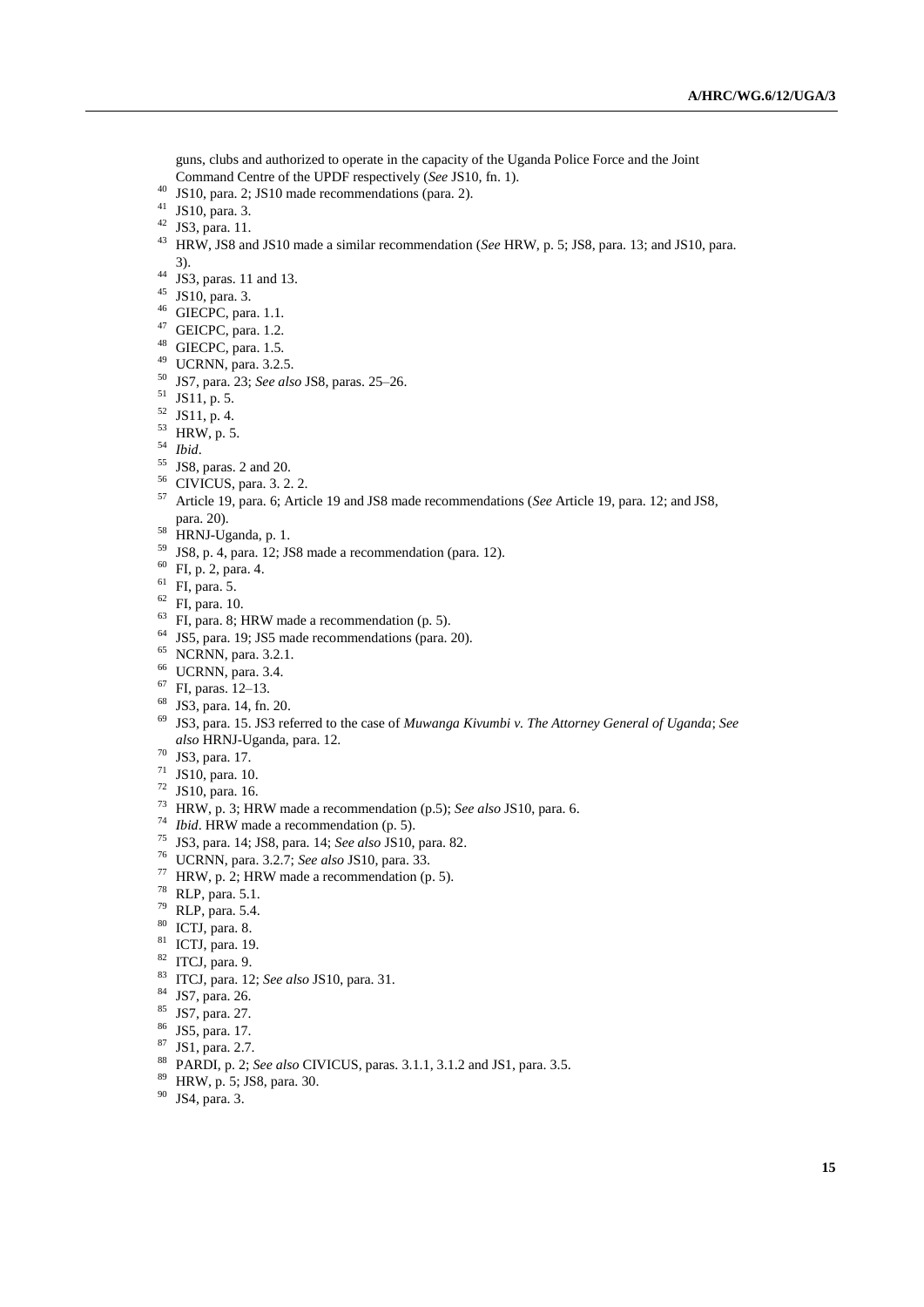- $^{91}$  JS4, para. 7.<br> $^{92}$  JS3, para. 22
- JS3, para. 22.
- <sup>93</sup> JS4, para. 21.
- <sup>94</sup> JS4, para. 22; *See also* HRNJ-Uganda, paras. 3–5.
- <sup>95</sup> JS8, para. 18.
- <sup>96</sup> HRW, p. 4.
- <sup>97</sup> CIVICUS, para. 212.
- <sup>98</sup> CIVICUS, para. 222.
- <sup>99</sup> CIVICUS, para. 2.3.3.
- <sup>100</sup> CIVICUS, para. 2.3.4.
- <sup>101</sup> CIVICUS, para. 2.4.2.
- <sup>102</sup> CIVICUS, para. 2.4.1.
- <sup>103</sup> JS8, para. 15.
- <sup>104</sup> HRW, p. 2.
- <sup>105</sup> HRW, p. 3; *See also* UHRC, para. 3.9.
- <sup>106</sup> UHRC, para. 3.8; UHRC made a recommendation (para. 3.8).
- <sup>107</sup> JS5, para. 21.
- <sup>108</sup> JS5, para. 22.
- <sup>109</sup> JS5, para. 23.
- <sup>110</sup> JS7, para. 32.
- <sup>111</sup> JS7, para. 35.
- 
- <sup>112</sup> IHRC, p. 5; IHRC made a recommendation (p. 5).
- <sup>113</sup> UHRC, para. 3.6; UHRC made a recommendation (para. 3.6).
- <sup>114</sup> JS8, para. 8.
- <sup>115</sup> JS8, para. 9.
- <sup>116</sup> JS8, para. 9.
- <sup>117</sup> IHRB, p. 2.
- <sup>118</sup> JS10, para. 7.
- <sup>119</sup> JS10, paras. 7–8.
- $120$  JS2, para. 14.
- <sup>121</sup> UHRC, para. 3.5; UHRC made a recommendation (para. 3.5).
- $122$  IHRC, p. 3.
- <sup>123</sup> IHRC, p. 3.
- $124$  JS 9, para. 17.
- <sup>125</sup> JS9, para. 22.
- <sup>126</sup> UHRC, para. 3.4; UHRC made a recommendation (para. 3.4).
- <sup>127</sup> UCRNN, para. 3.2.
- <sup>128</sup> JS 8, para. 7; WV, p. 4.
- <sup>129</sup> FI, para. 14.
- <sup>130</sup> JS7, para. 39; JS7 made recommendations (para. 41).
- <sup>131</sup> JS11, p. 12.
- <sup>132</sup> UCRNN, para. 3.2.
- <sup>133</sup> JS11, p. 2.
- <sup>134</sup> *Ibid*.
- 
- <sup>135</sup> FI, p. 4, para. 17.
- <sup>136</sup> FL, paras. 19–21.
- <sup>137</sup> UCRNN, para. 3.2.
- <sup>138</sup> JS5, para. 16.
- <sup>139</sup> JS5, para. 16.
- <sup>140</sup> UCRNN, para. 3.4.
- <sup>141</sup> FI, para. 22.
- <sup>142</sup> IHRC, p. 2; IHRC made a recommendation (p. 2).
- <sup>143</sup> JS12, pp. 1–2.
- <sup>144</sup> *Ibid*.
- $145$  JS12, p. 2.
- <sup>146</sup> UHRC, para. 3.3; UHRC made a recommendation (para. 3.3).